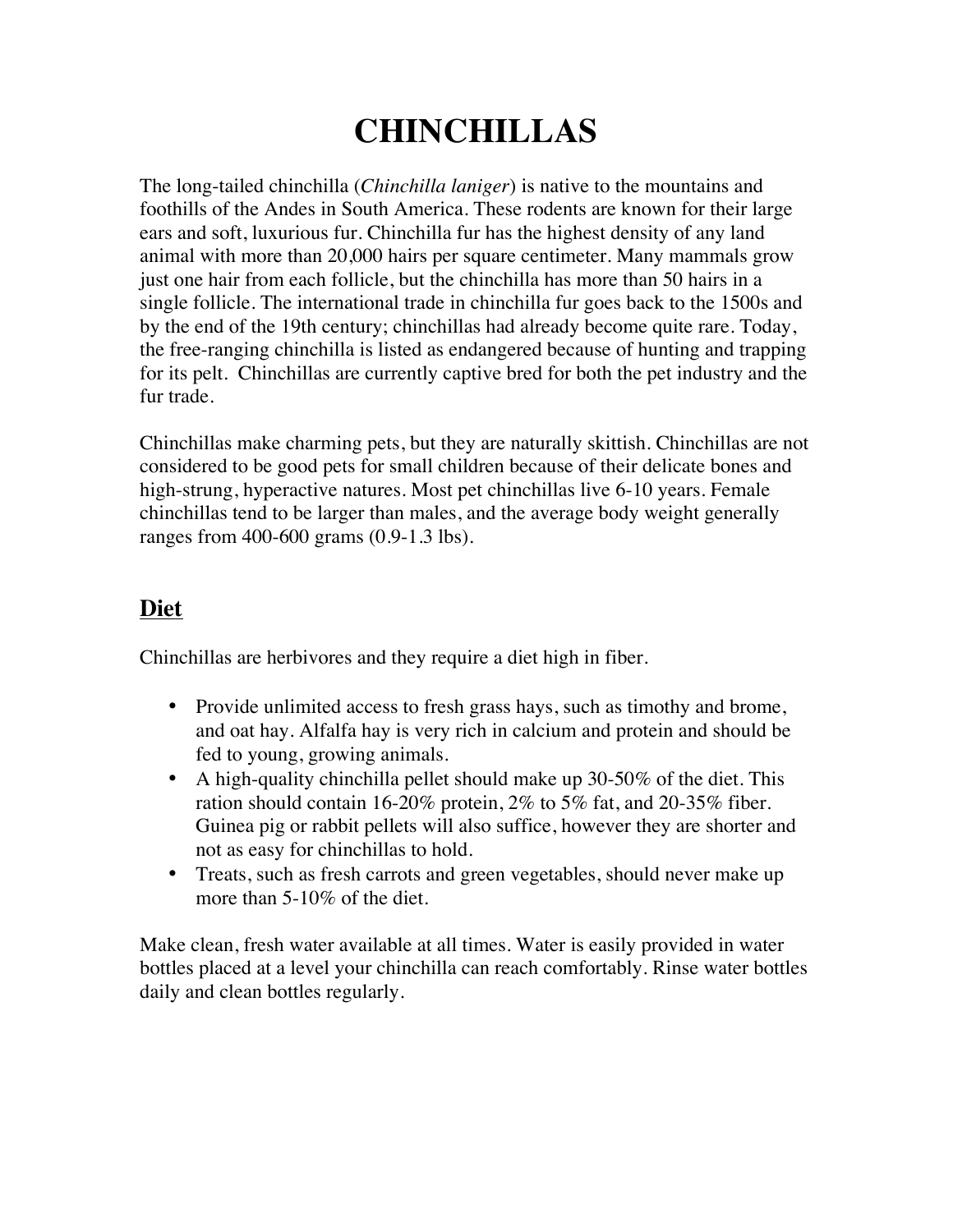#### **Housing**

These active, acrobatic animals require a lot of space. A large multi-level cage is recommended since chinchillas like to climb and jump in both horizontal and vertical directions. Provide a cage with minimal dimensions of 80 in  $\times$  50 in  $\times$  80 in (length x depth x height).

- Select a cage constructed of a very small welded wire mesh to prevent leg or foot injury. An area of solid flooring should also be available, as well as drop pans below the cage to facilitate cleaning.
- Since chinchillas are shy animals, they also require a hiding place. Use something that is made of non-porous materials that can be cleaned and sanitized well or an item that can be easily replaced like a cardboard box.

In the wild, chinchillas are solitary creatures. If enough space is provided, pet chinchillas of the same sex may live peacefully together in a single cage, or a male can usually be housed with one or more females. Male chinchillas will fight each other for a mate, and two females may also fight.

Place the cage in a well-lit, adequately ventilated environment that is cool and dry. Chinchillas thrive at a temperature range of 18-22°C (64-72°F). Chinchillas do not tolerate heat or humidity. These nocturnal rodents cannot sweat, and they are prone to potentially fatal overheating. Chinchillas should generally be kept in an air-conditioned space in climates when temperatures exceed 26°C (80°F).

- Provide wooden blocks and clean, dry, cardboard rolls for chewing.
- Tree branches make good chinchilla toys as well, but choose non-toxic wood like mulberry or pear tree.
- Avoid toxic branches from cedar, cherry, or citrus trees.
- Chinchillas enjoy ledges, boxes, sticks, and other perches.
- Select exercise wheels with safety in mind. Wheels should be at least 38 cm (15 in) in diameter. Smaller wheels can hurt the chinchillas' backs. Select a solid running surface to prevent limbs or toes from being caught. Also avoid wheels with support bars (bars going from top to bottom on the wheel), as these can cause serious injury.

### **Dust bathing**

Chinchillas must regularly dust bathe to remove oil and moisture from their thick fur. Provide dust baths at least once or twice weekly for only a short time to prevent a perpetual dust cloud in the cage. Dust baths must be large enough and deep enough to allow the chinchilla to roll around in the pan.